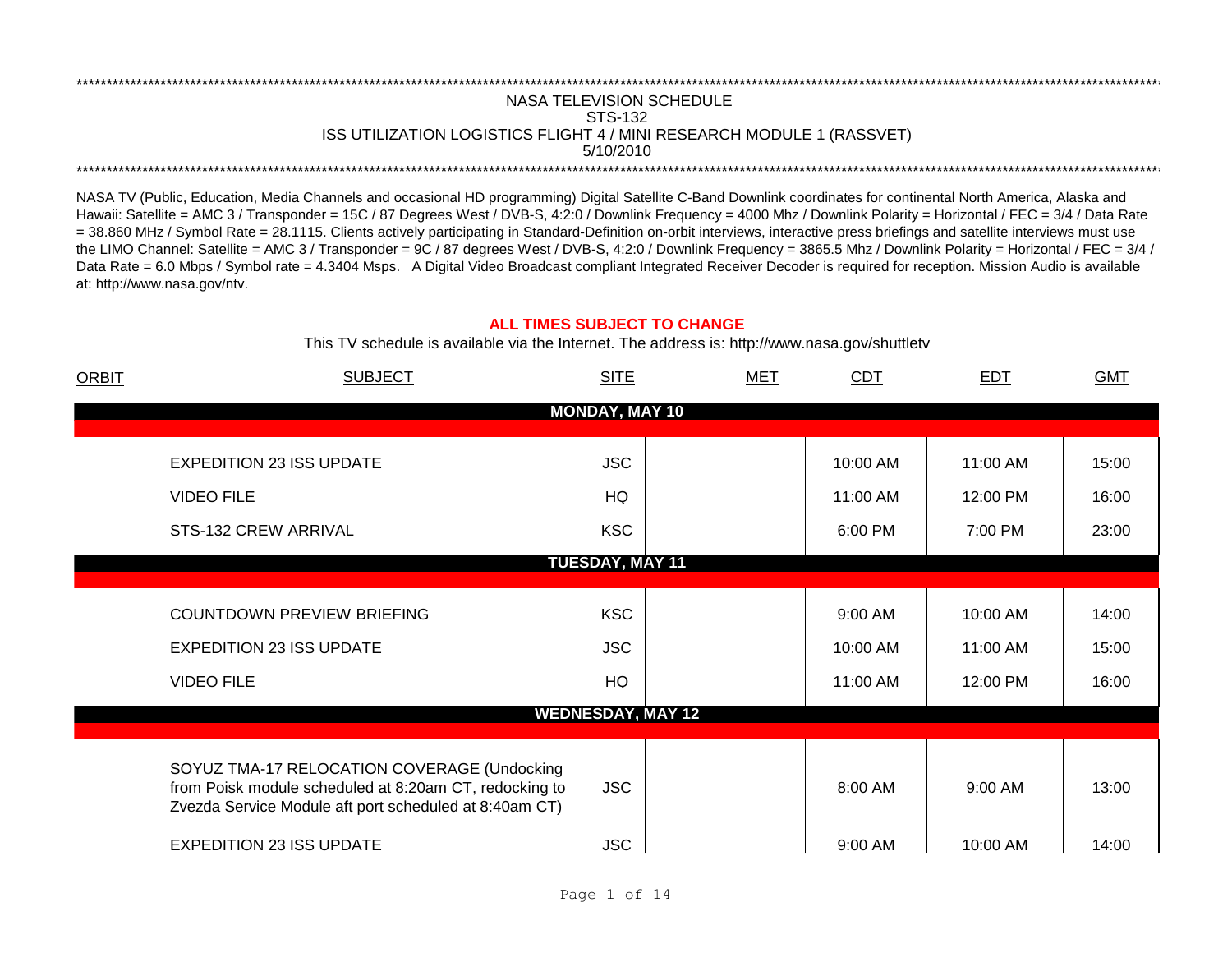| <b>ORBIT</b>   | <b>SUBJECT</b>                                                                                          | <b>SITE</b>             |     | <b>MET</b> | CDT      | <b>EDT</b> | <b>GMT</b> |
|----------------|---------------------------------------------------------------------------------------------------------|-------------------------|-----|------------|----------|------------|------------|
|                | STS-132 PRELAUNCH NEWS CONFERENCE (Time<br>subject to completion of Mission Management Team<br>Meeting) | <b>KSC</b>              |     |            | 10:00 AM | 11:00 AM   | 15:00      |
|                | <b>VIDEO FILE</b>                                                                                       | HQ                      |     |            | 11:00 AM | 12:00 PM   | 16:00      |
|                |                                                                                                         | <b>THURSDAY, MAY 13</b> |     |            |          |            |            |
|                | <b>COUNTDOWN STATUS BRIEFING</b>                                                                        | <b>KSC</b>              |     |            | 9:00 AM  | 10:00 AM   | 14:00      |
|                | <b>ISS SCIENCE BRIEFING</b>                                                                             | <b>KSC</b>              |     |            | 10:00 AM | 11:00 AM   | 15:00      |
|                | <b>VIDEO FILE</b>                                                                                       | HQ                      |     |            | 11:00 AM | 12:00 PM   | 16:00      |
|                | ROTATING SERVICE STRUCTURE RETRACTION                                                                   | <b>KSC</b>              |     |            | 4:30 PM  | 5:30 PM    | 21:30      |
|                |                                                                                                         | FRIDAY, MAY 14<br>FD 1  |     |            |          |            |            |
|                | STS-132 FUELING COVERAGE BEGINS                                                                         | <b>KSC</b>              |     |            | 3:45 AM  | 4:45 AM    | 8:45       |
|                | STS-132 LAUNCH COVERAGE BEGINS                                                                          | <b>KSC</b>              |     |            | 8:00 AM  | $9:00$ AM  | 13:00      |
|                | <b>LAUNCH</b>                                                                                           | <b>KSC</b>              | 00/ | 00:00      | 01:20 PM | 02:20 PM   | 18:20      |
|                | <b>MECO</b>                                                                                             |                         | 00/ | 00:08      | 01:28 PM | 02:28 PM   | 18:28      |
| $\mathbf{1}$   | NASA TELEVISION ORIGINATION SWITCHED TO JSC                                                             | <b>JSC</b>              | 00/ | 00:10      | 01:30 PM | 02:30 PM   | 18:30      |
| $\mathbf{1}$   | NASA TELEVISION ORIGINATION SWITCHED TO KSC                                                             | <b>KSC</b>              | 00/ | 00:13      | 01:33 PM | 02:33 PM   | 18:33      |
| $\mathbf 1$    | LAUNCH REPLAYS (approx. 5 min. after MECO) T=30:00                                                      | <b>KSC</b>              | 00/ | 00:13      | 01:33 PM | 02:33 PM   | 18:33      |
| $\mathbf{1}$   | POST LAUNCH NEWS CONFERENCE                                                                             | <b>KSC</b>              | 00/ | 00:55      | 02:15 PM | 03:15 PM   | 19:15      |
| $\overline{2}$ | PAYLOAD BAY DOOR OPENING (may not be televised live)                                                    |                         | 00/ | 01:25      | 02:45 PM | 03:45 PM   | 19:45      |
| 3              | ASCENT FLIGHT CONTROL TEAM VIDEO REPLAY                                                                 | <b>JSC</b>              | 00/ | 03:40      | 05:00 PM | 06:00 PM   | 22:00      |
| 3              | <b>RMS CHECKOUT</b>                                                                                     |                         | 00/ | 04:15      | 05:35 PM | 06:35 PM   | 22:35      |
| 4              | EXTERNAL TANK HANDHELD VIDEO DOWNLINK                                                                   |                         | 00/ | 04:40      | 06:00 PM | 07:00 PM   | 23:00      |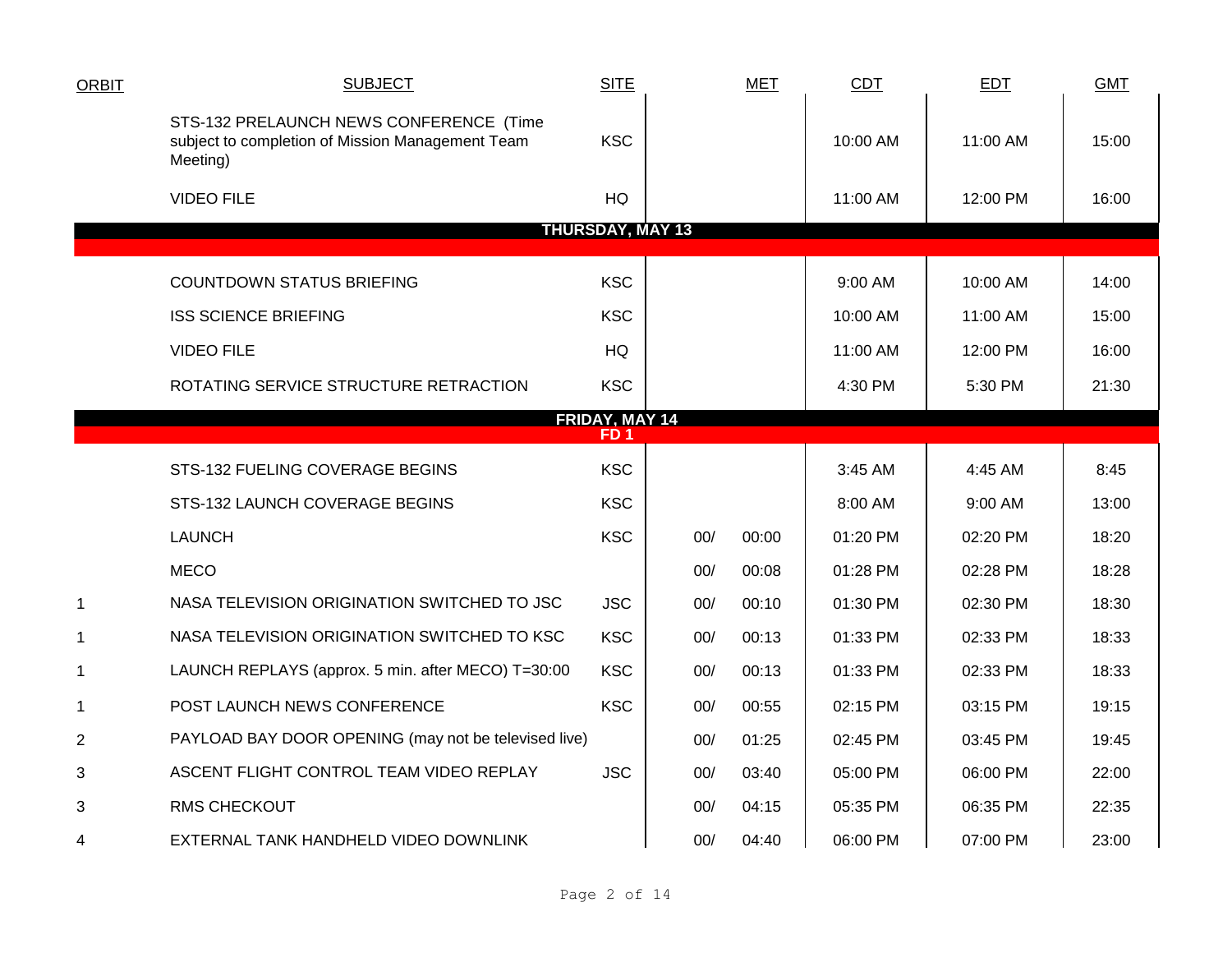| <b>ORBIT</b> | <b>SUBJECT</b>                                                      | <b>SITE</b>                                |     | <b>MET</b> | <b>CDT</b> | <b>EDT</b> | <b>GMT</b> |
|--------------|---------------------------------------------------------------------|--------------------------------------------|-----|------------|------------|------------|------------|
| 5            | ATLANTIS CREW SLEEP BEGINS                                          |                                            | 00/ | 06:00      | 07:20 PM   | 08:20 PM   | 00:20      |
| 5            | FLIGHT DAY 1 HIGHLIGHTS (replayed on the hour during<br>crew sleep) | <b>JSC</b>                                 | 00/ | 06:40      | 08:00 PM   | 09:00 PM   | 01:00      |
| 6            | <b>VIDEO FILE</b>                                                   | HQ                                         | 00/ | 07:40      | 09:00 PM   | 10:00 PM   | 02:00      |
|              |                                                                     | <b>SATURDAY, MAY 15</b><br>FD <sub>2</sub> |     |            |            |            |            |
|              |                                                                     |                                            |     |            |            |            |            |
| 10           | ATLANTIS CREW WAKE UP (begins FD 2)                                 |                                            | 00/ | 14:00      | 03:20 AM   | 04:20 AM   | 08:20      |
| 11           | OMS POD SURVEY                                                      |                                            | 00/ | 16:05      | 05:25 AM   | 06:25 AM   | 10:25      |
| 12           | <b>OBSS UNBERTH</b>                                                 |                                            | 00/ | 16:55      | 06:15 AM   | 07:15 AM   | 11:15      |
| 13           | <b>EMU CHECKOUT</b>                                                 |                                            | 00/ | 17:50      | 07:10 AM   | 08:10 AM   | 12:10      |
| 13           | RMS/OBSS SURVEY OF ATLANTIS TPS BEGINS                              |                                            | 00/ | 18:10      | 07:30 AM   | 08:30 AM   | 12:30      |
| 17           | <b>MISSION STATUS BRIEFING</b>                                      | <b>JSC</b>                                 | 00/ | 23:40      | 01:00 PM   | 02:00 PM   | 18:00      |
| 17           | OBSS BERTH / RENDEZVOUS TOOL CHECKOUT                               |                                            | 01/ | 00:20      | 01:40 PM   | 02:40 PM   | 18:40      |
| 18           | CENTERLINE CAMERA INSTALLATION                                      |                                            | 01/ | 01:30      | 02:50 PM   | 03:50 PM   | 19:50      |
| 18           | <b>MMT BRIEFING</b>                                                 | <b>JSC</b>                                 | 01/ | 01:40      | 03:00 PM   | 04:00 PM   | 20:00      |
| 18           | <b>ODS RING EXTENSION</b>                                           |                                            | 01/ | 02:00      | 03:20 PM   | 04:20 PM   | 20:20      |
| 20           | ATLANTIS CREW SLEEP BEGINS                                          |                                            | 01/ | 05:00      | 06:20 PM   | 07:20 PM   | 23:20      |
| 21           | FLIGHT DAY 2 HIGHLIGHTS (replayed on the hour during<br>crew sleep  | <b>JSC</b>                                 | 01/ | 05:40      | 07:00 PM   | 08:00 PM   | 00:00      |
|              |                                                                     | <b>SUNDAY, MAY 16</b>                      |     |            |            |            |            |
|              |                                                                     | FD <sub>3</sub>                            |     |            |            |            |            |
| 26           | ATLANTIS CREW WAKE UP (begins FD 3)                                 |                                            | 01/ | 13:00      | 02:20 AM   | 03:20 AM   | 07:20      |
| 26           | RENDEZVOUS OPERATIONS BEGIN                                         |                                            | 01/ | 14:20      | 03:40 AM   | 04:40 AM   | 08:40      |
| 28           | <b>TI BURN</b>                                                      |                                            | 01/ | 17:19      | 06:39 AM   | 07:39 AM   | 11:39      |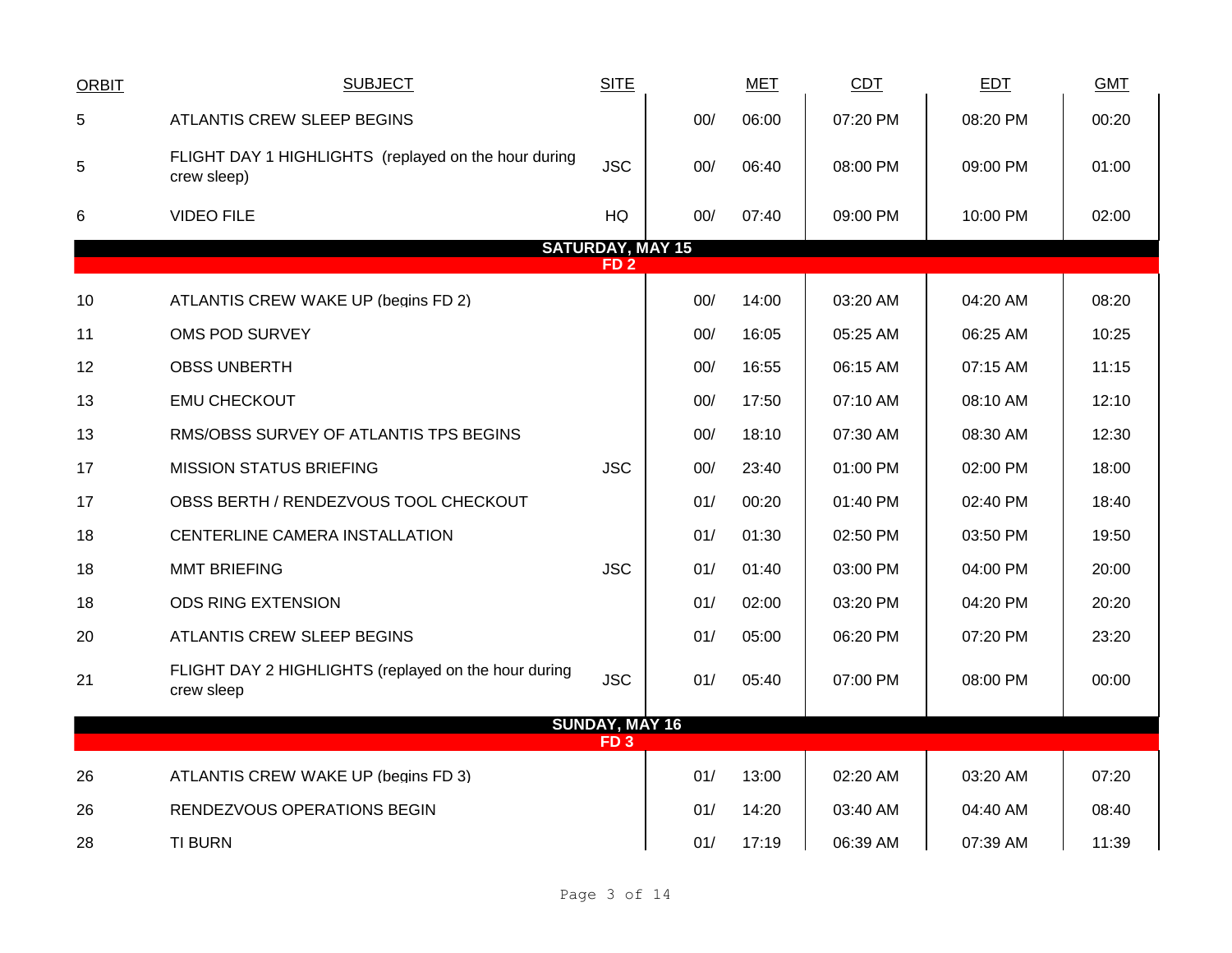| <b>ORBIT</b> | <b>SUBJECT</b>                                                                                                                               | <b>SITE</b>                              |     | MET   | <b>CDT</b> | <b>EDT</b> | <b>GMT</b> |
|--------------|----------------------------------------------------------------------------------------------------------------------------------------------|------------------------------------------|-----|-------|------------|------------|------------|
| 30           | ATLANTIS RPM / ISS CREW VIDEO DOCUMENTATION<br><b>BEGINS</b>                                                                                 |                                          | 01/ | 19:02 | 08:22 AM   | 09:22 AM   | 13:22      |
| 30           | ATLANTIS / ISS DOCKING (may not be televised live)                                                                                           |                                          | 01/ | 20:07 | 09:27 AM   | 10:27 AM   | 14:27      |
| 32           | ATLANTIS / ISS CREW HATCH OPENING AND<br><b>WELCOME CEREMONY</b>                                                                             |                                          | 01/ | 22:10 | 11:30 AM   | 12:30 PM   | 16:30      |
| 32           | SSRMS GRAPPLE & UNBERTH ICC FROM ATLANTIS                                                                                                    |                                          | 01/ | 23:15 | 12:35 PM   | 01:35 PM   | 17:35      |
| 33           | <b>MISSION STATUS BRIEFING</b>                                                                                                               | <b>JSC</b>                               | 02/ | 23:40 | 01:00 PM   | 02:00 PM   | 18:00      |
| 33           | SSRMS BERTHS ICC ON MBS POA                                                                                                                  |                                          | 02/ | 00:00 | 01:20 PM   | 02:20 PM   | 18:20      |
| 33           | EVA # 1 PROCEDURE REVIEW                                                                                                                     |                                          | 02/ | 00:55 | 02:15 PM   | 03:15 PM   | 19:15      |
| 34           | <b>MMT BRIEFING</b>                                                                                                                          | <b>JSC</b>                               | 02/ | 01:40 | 03:00 PM   | 04:00 PM   | 20:00      |
| 34           | SHUTTLE VTR PLAYBACK OF DOCKING                                                                                                              |                                          | 02/ | 02:10 | 03:30 PM   | 04:30 PM   | 20:30      |
| 35           | EVA #1 CAMPOUT BEGINS (Reisman and Bowen)                                                                                                    |                                          | 02/ | 03:25 | 04:45 PM   | 05:45 PM   | 21:45      |
| 36           | <b>ISS CREW SLEEP BEGINS</b>                                                                                                                 |                                          | 02/ | 04:30 | 05:50 PM   | 06:50 PM   | 22:50      |
| 36           | ATLANTIS CREW SLEEP BEGINS                                                                                                                   |                                          | 02/ | 05:00 | 06:20 PM   | 07:20 PM   | 23:20      |
| 37           | FLIGHT DAY 3 HIGHLIGHTS (replayed on the hour during<br>crew sleep)                                                                          | <b>JSC</b>                               | 02/ | 05:40 | 07:00 PM   | 08:00 PM   | 00:00      |
| 39           | HIGH DEFINITION FLIGHT DAY 3 CREW HIGHLIGHTS (if<br>available; on the NASA-TV HDTV Channel; replays from<br>5:00am CT - 4:00pm CT on May 17) | <b>JSC</b>                               | 02/ | 08:40 | 10:00 PM   | $11:00$ PM | 03:00      |
| 40           | <b>ISS FLIGHT DIRECTOR UPDATE</b>                                                                                                            | <b>JSC</b>                               | 02/ | 10:10 | 11:30 PM   | 12:30 AM   | 04:30      |
|              |                                                                                                                                              | <b>MONDAY, MAY 17</b><br>FD <sub>4</sub> |     |       |            |            |            |
| 41           | ISS FLIGHT DIRECTOR UPDATE REPLAY                                                                                                            | <b>JSC</b>                               | 02/ | 12:40 | 02:00 AM   | 03:00 AM   | 07:00      |
| 41           | ATLANTIS / ISS CREW WAKE UP (begins FD 4)                                                                                                    |                                          | 02/ | 13:00 | 02:20 AM   | 03:20 AM   | 07:20      |
|              |                                                                                                                                              |                                          |     |       |            |            |            |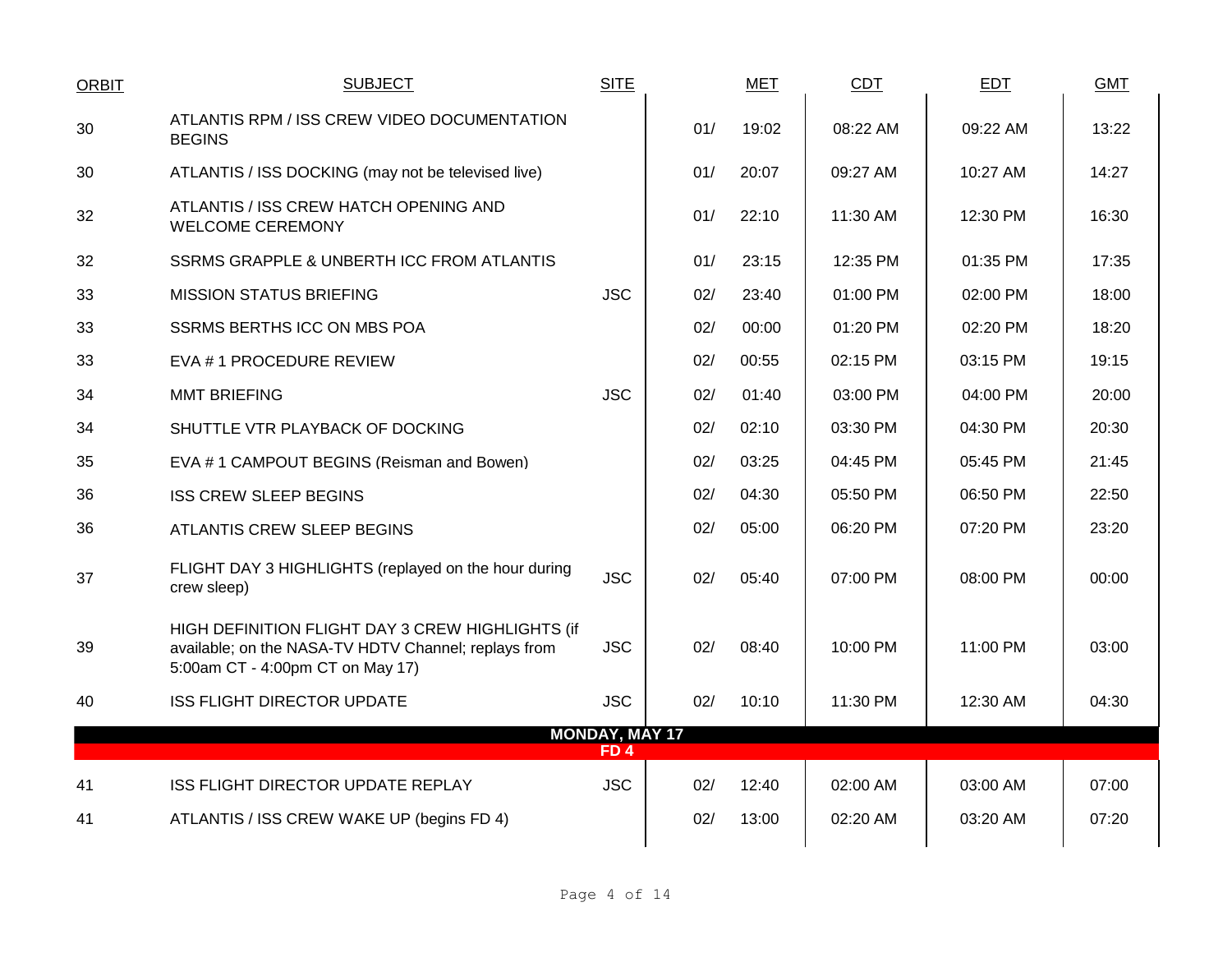| <b>ORBIT</b><br>$\overline{42}$ | <b>SUBJECT</b><br>EVA #1 PREPARATIONS RESUME                                                                                                 | <b>SITE</b>                               | 02/ | <b>MET</b><br>13:40 | CDT<br>03:00 AM | <b>EDT</b><br>04:00 AM | <b>GMT</b><br>08:00 |
|---------------------------------|----------------------------------------------------------------------------------------------------------------------------------------------|-------------------------------------------|-----|---------------------|-----------------|------------------------|---------------------|
| 45                              | EVA #1 BEGINS (Reisman and Bowen)                                                                                                            |                                           | 02/ | 17:55               | 07:15 AM        | 08:15 AM               | 12:15               |
| 45                              | REDUNDANT SGANT INSTALLATION                                                                                                                 |                                           | 02/ | 19:15               | 08:35 AM        | 09:35 AM               | 13:35               |
| 47                              | <b>EOTP INSTALLATION</b>                                                                                                                     |                                           | 02/ | 22:00               | 11:20 AM        | 12:20 PM               | 16:20               |
| 48                              | SSRMS CLEANUP / P6 BATTERY PREPARATIONS                                                                                                      |                                           | 02/ | 23:30               | 12:50 PM        | 01:50 PM               | 17:50               |
| 49                              | EVA #1 ENDS                                                                                                                                  |                                           | 03/ | 00:25               | 01:45 PM        | 02:45 PM               | 18:45               |
| 50                              | <b>MISSION STATUS / MMT BRIEFING</b>                                                                                                         | <b>JSC</b>                                | 03/ | 01:40               | 03:00 PM        | 04:00 PM               | 20:00               |
| 51                              | <b>ISS CREW SLEEP BEGINS</b>                                                                                                                 |                                           | 03/ | 04:00               | 05:20 PM        | 06:20 PM               | 22:20               |
| 52                              | ATLANTIS CREW SLEEP BEGINS                                                                                                                   |                                           | 03/ | 04:30               | 05:50 PM        | 06:50 PM               | 22:50               |
| 52                              | FLIGHT DAY 4 HIGHLIGHTS (replayed on the hour during<br>crew sleep)                                                                          | <b>JSC</b>                                | 03/ | 04:40               | 06:00 PM        | 07:00 PM               | 23:00               |
| 53                              | <b>VIDEO FILE</b>                                                                                                                            | HQ                                        | 03/ | 06:40               | 08:00 PM        | 09:00 PM               | 01:00               |
| 54                              | HIGH DEFINITION FLIGHT DAY 4 CREW HIGHLIGHTS (if<br>available; on the NASA-TV HDTV Channel; replays from<br>5:00am CT - 4:00pm CT on May 18) | <b>JSC</b>                                | 03/ | 07:40               | 09:00 PM        | 10:00 PM               | 02:00               |
| 55                              | <b>ISS FLIGHT DIRECTOR UPDATE</b>                                                                                                            | <b>JSC</b>                                | 03/ | 09:40               | 11:00 PM        | 12:00 AM               | 04:00               |
|                                 |                                                                                                                                              | <b>TUESDAY, MAY 18</b><br>FD <sub>5</sub> |     |                     |                 |                        |                     |
| 56                              | ISS FLIGHT DIRECTOR UPDATE REPLAY                                                                                                            | <b>JSC</b>                                | 03/ | 11:25               | 12:45 AM        | 01:45 AM               | 05:45               |
| 57                              | ATLANTIS / ISS CREW WAKE UP (begins FD 5)                                                                                                    |                                           | 03/ | 12:30               | 01:50 AM        | 02:50 AM               | 06:50               |
| 58                              | SRMS GRAPPLE & UNBERTH MRM-1 FROM ATLANTIS                                                                                                   |                                           | 03/ | 14:35               | 03:55 AM        | 04:55 AM               | 08:55               |
| 59                              | SRMS HANDOFF MRM-1 TO SSRMS                                                                                                                  |                                           | 03/ | 16:35               | 05:55 AM        | 06:55 AM               | 10:55               |
| 60                              | SSRMS BERTHS MRM-1 TO ZARYA NADIR PORT                                                                                                       |                                           | 03/ | 17:30               | 06:50 AM        | 07:50 AM               | 11:50               |
| 62                              | <b>SSRMS GRAPPLE &amp; UNBERTH OBSS</b>                                                                                                      |                                           | 03/ | 19:45               | 09:05 AM        | 10:05 AM               | 14:05               |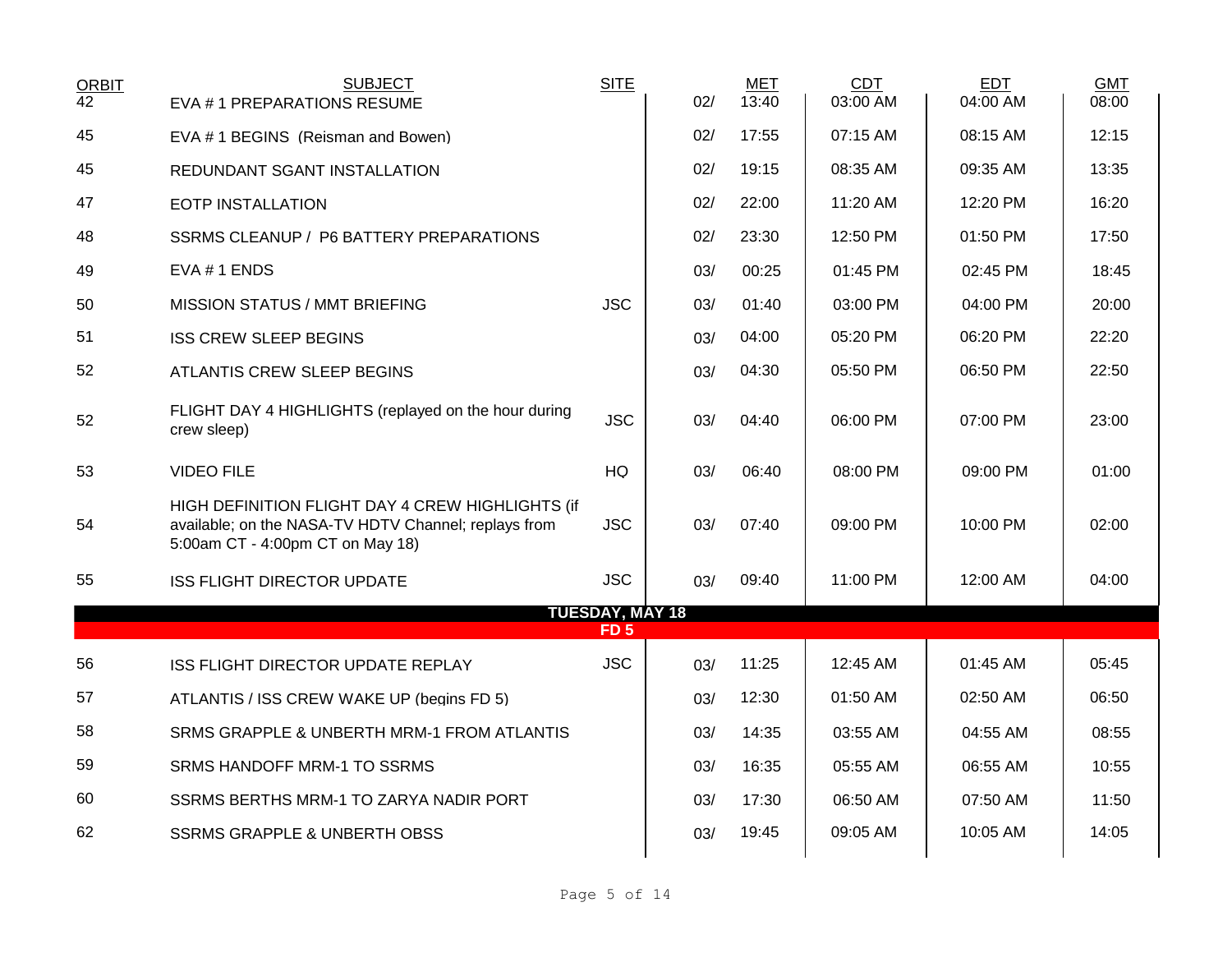| ORBIT <sub>62</sub> | <b>SUBJECT</b>                                                                                                                               | <b>SITE</b>                                 |     | <b>MET</b><br>20:30 | <b>CDT</b><br>09:50 AM | <b>EDT</b><br>10:50 AM | <b>GMT</b><br>14:50 |
|---------------------|----------------------------------------------------------------------------------------------------------------------------------------------|---------------------------------------------|-----|---------------------|------------------------|------------------------|---------------------|
|                     | <b>SSRMS HANDOFF OBSS TO SRMS</b>                                                                                                            |                                             | 03/ |                     |                        |                        |                     |
| 63                  | OBSS FOCUSED INSPECTION OF ATLANTIS' TPS (If<br>required)                                                                                    |                                             | 03/ | 22:05               | 11:25 AM               | 12:25 PM               | 16:25               |
| 64                  | <b>U.S. PAO EVENT</b>                                                                                                                        | <b>ISS Ku</b>                               | 04/ | 00:05               | 01:25 PM               | 02:25 PM               | 18:25               |
| 65                  | EVA # 2 PROCEDURE REVIEW                                                                                                                     |                                             | 04/ | 00:25               | 01:45 PM               | 02:45 PM               | 18:45               |
| 65                  | <b>MISSION STATUS BRIEFING</b>                                                                                                               | <b>JSC</b>                                  | 04/ | 01:10               | 02:30 PM               | 03:30 PM               | 19:30               |
| 66                  | EVA # 2 CAMPOUT BEGINS (Bowen and Good)                                                                                                      |                                             | 04/ | 02:55               | 04:15 PM               | 05:15 PM               | 21:15               |
| 67                  | <b>ISS CREW SLEEP BEGINS</b>                                                                                                                 |                                             | 04/ | 04:00               | 05:20 PM               | 06:20 PM               | 22:20               |
| 67                  | ATLANTIS CREW SLEEP BEGINS                                                                                                                   |                                             | 04/ | 04:30               | 05:50 PM               | 06:50 PM               | 22:50               |
| 67                  | FLIGHT DAY 5 HIGHLIGHTS (replayed on the hour during<br>crew sleep)                                                                          | <b>JSC</b>                                  | 04/ | 04:40               | 06:00 PM               | 07:00 PM               | 23:00               |
| 69                  | <b>VIDEO FILE</b>                                                                                                                            | HQ                                          | 04/ | 06:40               | 08:00 PM               | 09:00 PM               | 01:00               |
| 69                  | HIGH DEFINITION FLIGHT DAY 5 CREW HIGHLIGHTS (if<br>available; on the NASA-TV HDTV Channel; replays from<br>5:00am CT - 4:00pm CT on May 19) | <b>JSC</b>                                  | 04/ | 07:40               | 09:00 PM               | 10:00 PM               | 02:00               |
| 71                  | <b>ISS FLIGHT DIRECTOR UPDATE</b>                                                                                                            | <b>JSC</b>                                  | 04/ | 10:10               | 11:30 PM               | 12:30 AM               | 04:30               |
|                     |                                                                                                                                              | <b>WEDNESDAY, MAY 19</b><br>FD <sub>6</sub> |     |                     |                        |                        |                     |
| 72                  | ISS FLIGHT DIRECTOR UPDATE REPLAY                                                                                                            | <b>JSC</b>                                  | 04/ | 11:25               | 12:45 AM               | $01:45$ AM             | 05:45               |
| 73                  | ATLANTIS / ISS CREW WAKE UP (begins FD 6)                                                                                                    |                                             | 04/ | 12:30               | 01:50 AM               | 02:50 AM               | 06:50               |
| 73                  | EVA # 2 PREPARATIONS RESUME                                                                                                                  |                                             | 04/ | 13:10               | 02:30 AM               | 03:30 AM               | 07:30               |
| 75                  | SSRMS REMOVES ICC FROM MBS POA                                                                                                               |                                             | 04/ | 15:55               | 05:15 AM               | 06:15 AM               | 10:15               |
| 76                  | EVA # 2 BEGINS (Bowen and Good)                                                                                                              |                                             | 04/ | 17:25               | 06:45 AM               | 07:45 AM               | 11:45               |
| 76                  | P6 BATTERY REMOVAL AND REPLACEMENT BEGINS                                                                                                    |                                             | 04/ | 18:00               | 07:20 AM               | 08:20 AM               | 12:20               |
|                     |                                                                                                                                              |                                             |     |                     |                        |                        |                     |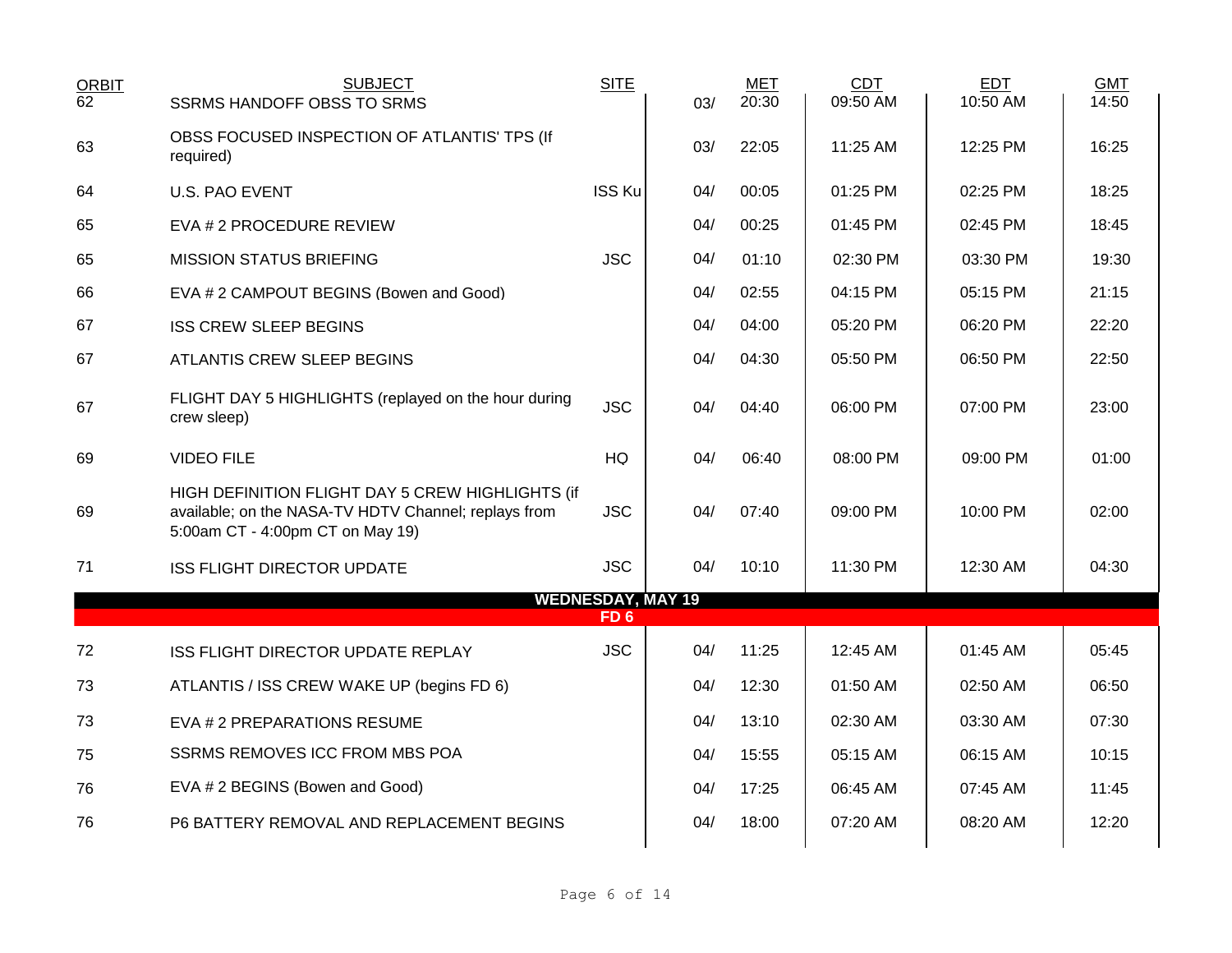| <b>ORBIT</b><br>79 | <b>SUBJECT</b><br>INSTALL OLD P6 BATTERIES ON PALLET                                                                                         | <b>SITE</b>                                | 04/ | <b>MET</b><br>22:15 | <b>CDT</b><br>11:35 AM | <b>EDT</b><br>12:35 PM | <b>GMT</b><br>16:35 |
|--------------------|----------------------------------------------------------------------------------------------------------------------------------------------|--------------------------------------------|-----|---------------------|------------------------|------------------------|---------------------|
| 80                 | $EVA # 2$ ENDS                                                                                                                               |                                            | 04/ | 23:55               | 01:15 PM               | 02:15 PM               | 18:15               |
| 81                 | <b>MISSION STATUS BRIEFING</b>                                                                                                               | <b>JSC</b>                                 | 05/ | 01:40               | 03:00 PM               | 04:00 PM               | 20:00               |
| 82                 | <b>ISS CREW SLEEP BEGINS</b>                                                                                                                 |                                            | 05/ | 03:30               | 04:50 PM               | 05:50 PM               | 21:50               |
| 83                 | ATLANTIS CREW SLEEP BEGINS                                                                                                                   |                                            | 05/ | 04:00               | 05:20 PM               | 06:20 PM               | 22:20               |
| 83                 | FLIGHT DAY 6 HIGHLIGHTS (replayed on the hour during<br>crew sleep)                                                                          | <b>JSC</b>                                 | 05/ | 04:40               | 06:00 PM               | 07:00 PM               | 23:00               |
| 84                 | <b>VIDEO FILE</b>                                                                                                                            | HQ                                         | 05/ | 06:40               | 08:00 PM               | 09:00 PM               | 01:00               |
| 85                 | HIGH DEFINITION FLIGHT DAY 6 CREW HIGHLIGHTS (if<br>available; on the NASA-TV HDTV Channel; replays from<br>5:00am CT - 4:00pm CT on May 20) | <b>JSC</b>                                 | 05/ | 07:40               | 09:00 PM               | 10:00 PM               | 02:00               |
| 87                 | <b>ISS FLIGHT DIRECTOR UPDATE</b>                                                                                                            | <b>JSC</b>                                 | 05/ | 10:10               | 11:30 PM               | 12:30 AM               | 04:30               |
|                    |                                                                                                                                              | <b>THURSDAY, MAY 20</b><br>FD <sub>7</sub> |     |                     |                        |                        |                     |
| 88                 | ISS FLIGHT DIRECTOR UPDATE REPLAY                                                                                                            | <b>JSC</b>                                 | 05/ | 11:40               | 01:00 AM               | 02:00 AM               | 06:00               |
| 88                 | ATLANTIS / ISS CREW WAKE UP (begins FD 7)                                                                                                    |                                            | 05/ | 12:00               | 01:20 AM               | 02:20 AM               | 06:20               |
| 90                 | MRM-1 / ZARYA LEAK CHECKS                                                                                                                    |                                            | 05/ | 15:10               | 04:30 AM               | 05:30 AM               | 09:30               |
| 91                 | <b>MRM-1 HATCH OPENING</b>                                                                                                                   |                                            | 05/ | 16:25               | 05:45 AM               | 06:45 AM               | 10:45               |
| 91                 | EVA #3 TOOL CONFIGURATION                                                                                                                    |                                            | 05/ | 16:50               | 06:10 AM               | 07:10 AM               | 11:10               |
| 92                 | <b>U.S. PAO EVENT</b>                                                                                                                        | <b>ISS Ku</b>                              | 05/ | 18:35               | 07:55 AM               | 08:55 AM               | 12:55               |
| 93                 | ATLANTIS / ISS CREW OFF-DUTY PERIOD BEGINS                                                                                                   |                                            | 05/ | 19:55               | 09:15 AM               | 10:15 AM               | 14:15               |
| 94                 | <b>MISSION STATUS BRIEFING</b>                                                                                                               | <b>JSC</b>                                 | 05/ | 21:10               | 10:30 AM               | 11:30 AM               | 15:30               |
| 95                 | <b>VIDEO FILE</b>                                                                                                                            | HQ                                         | 05/ | 22:40               | 12:00 PM               | 01:00 PM               | 17:00               |
| 96                 | EVA # 3 PROCEDURE REVIEW                                                                                                                     |                                            | 05/ | 23:55               | 01:15 PM               | 02:15 PM               | 18:15               |
|                    |                                                                                                                                              |                                            |     |                     |                        |                        |                     |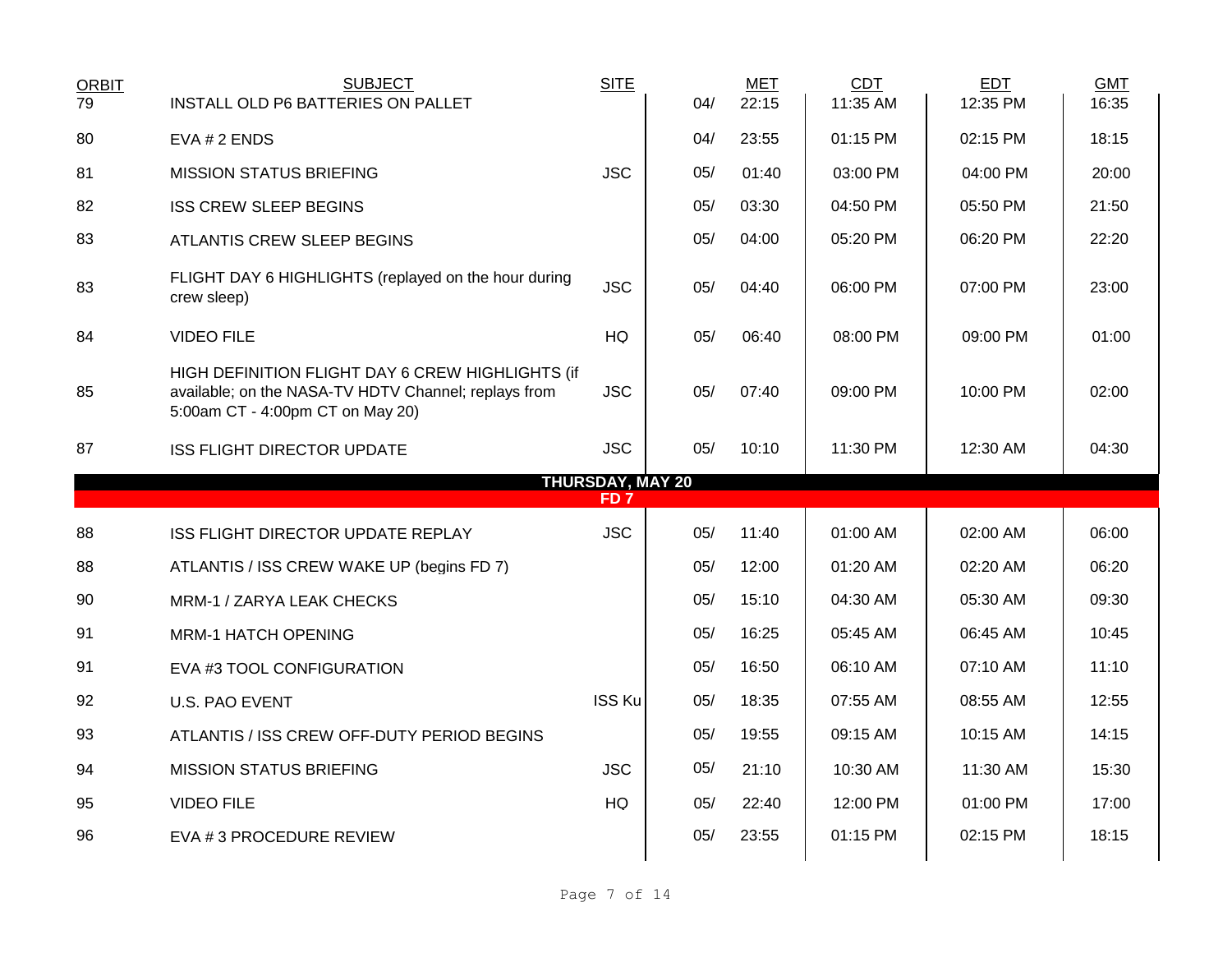| <b>ORBIT</b>    | <b>SUBJECT</b>                                                                                                                               | <b>SITE</b>     |     | <b>MET</b> | <b>CDT</b> | <b>EDT</b> | <b>GMT</b> |
|-----------------|----------------------------------------------------------------------------------------------------------------------------------------------|-----------------|-----|------------|------------|------------|------------|
| $\overline{97}$ | EVA #3 CAMPOUT BEGINS (Good and Reisman)                                                                                                     |                 | 06/ | 02:25      | 03:45 PM   | 04:45 PM   | 20:45      |
| 98              | <b>ISS CREW SLEEP BEGINS</b>                                                                                                                 |                 | 06/ | 03:30      | 04:50 PM   | 05:50 PM   | 21:50      |
| 98              | <b>ATLANTIS CREW SLEEP BEGINS</b>                                                                                                            |                 | 06/ | 04:00      | 05:20 PM   | 06:20 PM   | 22:20      |
| 99              | FLIGHT DAY 7 HIGHLIGHTS (replayed on the hour during<br>crew sleep)                                                                          | <b>JSC</b>      | 06/ | 04:40      | 06:00 PM   | 07:00 PM   | 23:00      |
| 101             | HIGH DEFINITION FLIGHT DAY 7 CREW HIGHLIGHTS (if<br>available; on the NASA-TV HDTV Channel; replays from<br>5:00am CT - 4:00pm CT on May 21) | <b>JSC</b>      | 06/ | 07:40      | 09:00 PM   | 10:00 PM   | 02:00      |
| 102             | <b>ISS FLIGHT DIRECTOR UPDATE</b>                                                                                                            | <b>JSC</b>      | 06/ | 09:40      | 11:00 PM   | 12:00 AM   | 04:00      |
|                 |                                                                                                                                              | FRIDAY, MAY 21  |     |            |            |            |            |
|                 |                                                                                                                                              | FD <sub>8</sub> |     |            |            |            |            |
| 103             | ISS FLIGHT DIRECTOR UPDATE REPLAY                                                                                                            | <b>JSC</b>      | 06/ | 11:40      | 01:00 AM   | 02:00 AM   | 06:00      |
| 104             | ATLANTIS / ISS CREW WAKE UP (begins FD 8)                                                                                                    |                 | 06/ | 12:00      | 01:20 AM   | 02:20 AM   | 06:20      |
| 104             | EVA #3 PREPARATIONS RESUME                                                                                                                   |                 | 06/ | 12:40      | 02:00 AM   | 03:00 AM   | 07:00      |
| 106             | SSRMS MANEUVERS ICC TO EVA WORKSITE                                                                                                          |                 | 06/ | 16:15      | 05:35 AM   | 06:35 AM   | 10:35      |
| 107             | EVA #3 BEGINS (Reisman and Good)                                                                                                             |                 | 06/ | 16:55      | 06:15 AM   | 07:15 AM   | 11:15      |
| 108             | P6 BATTERY REMOVAL AND REPLACEMENT RESUMES                                                                                                   |                 | 06/ | 18:05      | 07:25 AM   | 08:25 AM   | 12:25      |
| 109             | INSTALL OLD P6 BATTERIES ON PALLET                                                                                                           |                 | 06/ | 20:40      | 10:00 AM   | 11:00 AM   | 15:00      |
| 110             | P6 CLEANUP WORK                                                                                                                              |                 | 06/ | 21:30      | 10:50 AM   | 11:50 AM   | 15:50      |
| 110             | RETRIEVE PDGF (If time permits)                                                                                                              |                 | 06/ | 21:40      | 11:00 AM   | 12:00 PM   | 16:00      |
| 110             | SSRMS MANEUVERS ICC TO MBS POA FOR<br><b>TEMPORARY STOWAGE</b>                                                                               |                 | 06/ | 21:45      | 11:05 AM   | 12:05 PM   | 16:05      |
| 111             | EVA #3 ENDS                                                                                                                                  |                 | 06/ | 23:20      | 12:40 PM   | 01:40 PM   | 17:40      |
| 113             | <b>MISSION STATUS BRIEFING</b>                                                                                                               | <b>JSC</b>      | 07/ | 01:40      | 03:00 PM   | 04:00 PM   | 20:00      |
| 114             | <b>ISS CREW SLEEP BEGINS</b>                                                                                                                 |                 | 07/ | 03:00      | 04:20 PM   | 05:20 PM   | 21:20      |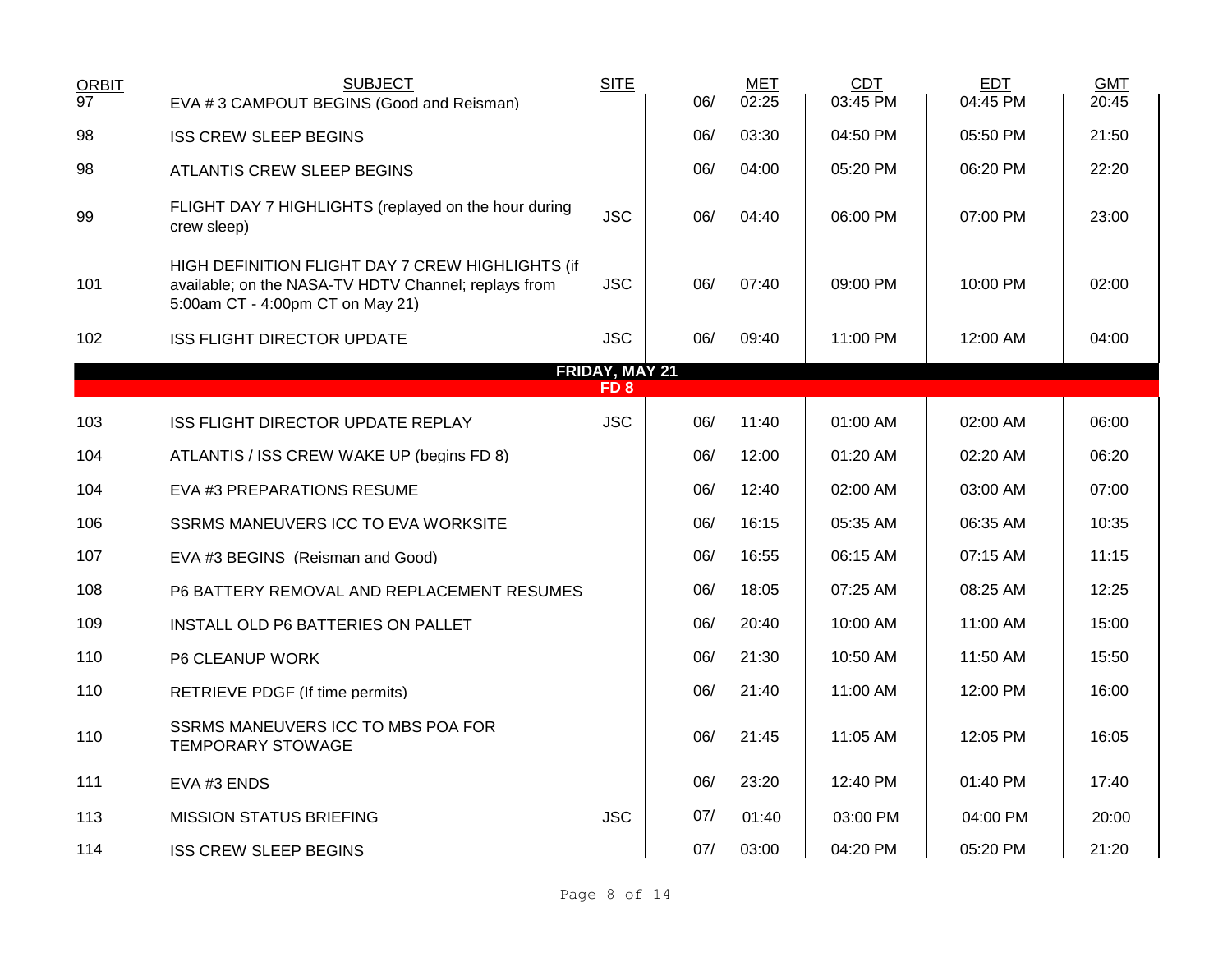| <b>ORBIT</b> | <b>SUBJECT</b>                                                                                                                               | <b>SITE</b>             |     | <b>MET</b> | <b>CDT</b> | <b>EDT</b> | <b>GMT</b> |
|--------------|----------------------------------------------------------------------------------------------------------------------------------------------|-------------------------|-----|------------|------------|------------|------------|
| 114          | ATLANTIS CREW SLEEP BEGINS                                                                                                                   |                         | 07/ | 03:30      | 04:50 PM   | 05:50 PM   | 21:50      |
| 114          | FLIGHT DAY 8 HIGHLIGHTS (replayed on the hour during<br>crew sleep)                                                                          | <b>JSC</b>              | 07/ | 03:40      | 05:00 PM   | 06:00 PM   | 22:00      |
| 116          | <b>VIDEO FILE</b>                                                                                                                            | HQ                      | 07/ | 06:40      | 08:00 PM   | 09:00 PM   | 01:00      |
| 116          | HIGH DEFINITION FLIGHT DAY 8 CREW HIGHLIGHTS (if<br>available; on the NASA-TV HDTV Channel; replays from<br>5:00am CT - 4:00pm CT on May 22) | <b>JSC</b>              | 07/ | 06:40      | 08:00 PM   | 09:00 PM   | 01:00      |
| 118          | <b>ISS FLIGHT DIRECTOR UPDATE</b>                                                                                                            | <b>JSC</b>              | 07/ | 10:10      | 11:30 PM   | 12:30 AM   | 04:30      |
|              |                                                                                                                                              | <b>SATURDAY, MAY 22</b> |     |            |            |            |            |
|              |                                                                                                                                              | FD <sub>9</sub>         |     |            |            |            |            |
| 119          | ISS FLIGHT DIRECTOR UPDATE REPLAY                                                                                                            | <b>JSC</b>              | 07/ | 11:10      | 12:30 AM   | 01:30 AM   | 05:30      |
| 119          | ATLANTIS / ISS CREW WAKE UP (begins FD 9)                                                                                                    |                         | 07/ | 11:30      | 12:50 AM   | 01:50 AM   | 05:50      |
| 121          | SSRMS BERTHS ICC IN ATLANTIS' PAYLOAD BAY                                                                                                    |                         | 07/ | 14:50      | 04:10 AM   | 05:10 AM   | 09:10      |
| 123          | U.S. PAO EDUCATIONAL EVENT                                                                                                                   | <b>ISS Ku</b>           | 07/ | 17:20      | 06:40 AM   | 07:40 AM   | 11:40      |
| 125          | <b>MISSION STATUS BRIEFING</b>                                                                                                               | <b>JSC</b>              | 07/ | 19:40      | 09:00 AM   | 10:00 AM   | 14:00      |
| 125          | ATLANTIS CREW OFF DUTY PERIOD                                                                                                                |                         | 07/ | 20:45      | 10:05 AM   | 11:05 AM   | 15:05      |
| 129          | <b>ISS CREW SLEEP BEGINS</b>                                                                                                                 |                         | 08/ | 02:00      | 03:20 PM   | 04:20 PM   | 20:20      |
| 129          | ATLANTIS CREW SLEEP BEGINS                                                                                                                   |                         | 08/ | 02:30      | 03:50 PM   | 04:50 PM   | 20:50      |
| 129          | FLIGHT DAY 9 HIGHLIGHTS (replayed on the hour during<br>crew sleep)                                                                          | <b>JSC</b>              | 08/ | 02:40      | 04:00 PM   | 05:00 PM   | 21:00      |
| 131          | HIGH DEFINITION FLIGHT DAY 9 CREW HIGHLIGHTS (if<br>available; on the NASA-TV HDTV Channel; replays from<br>5:00am CT - 4:00pm CT on May 23) | <b>JSC</b>              | 08/ | 05:40      | 07:00 PM   | 08:00 PM   | 00:00      |
| 134          | ATLANTIS / ISS CREW WAKE UP (begins FD 10)                                                                                                   |                         | 08/ | 10:30      | 11:50 PM   | 12:50 AM   | 04:50      |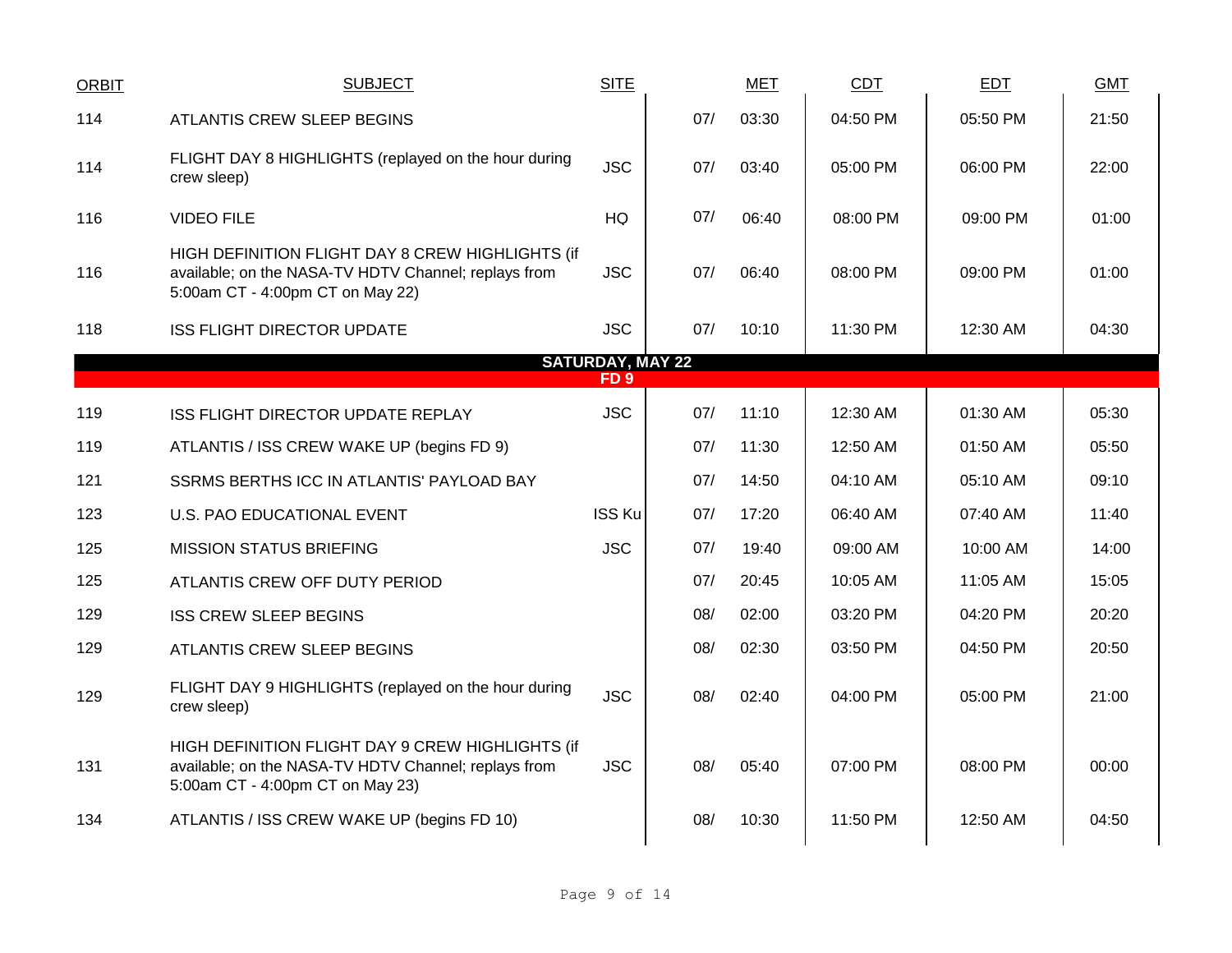| <b>ORBIT</b> | <b>SUBJECT</b>                                                                                                                                | <b>SITE</b>                           |     | <b>MET</b> | <b>CDT</b> | <b>EDT</b> | <b>GMT</b> |
|--------------|-----------------------------------------------------------------------------------------------------------------------------------------------|---------------------------------------|-----|------------|------------|------------|------------|
|              |                                                                                                                                               | <b>SUNDAY, MAY 23</b><br><b>FD 10</b> |     |            |            |            |            |
| 137          | RENDEZVOUS TOOL CHECKOUT                                                                                                                      |                                       | 08/ | 14:50      | 04:10 AM   | 05:10 AM   | 09:10      |
| 138          | JOINT CREW NEWS CONFERENCE                                                                                                                    | <b>ISS Ku</b>                         | 08/ | 16:10      | 05:30 AM   | 06:30 AM   | 10:30      |
| 139          | FAREWELL AND HATCH CLOSURE                                                                                                                    |                                       | 08/ | 17:50      | 07:10 AM   | 08:10 AM   | 12:10      |
| 139          | CENTERLINE CAMERA INSTALLATION AND ODS LEAK<br><b>CHECK</b>                                                                                   |                                       | 08/ | 18:30      | 07:50 AM   | 08:50 AM   | 12:50      |
| 141          | ATLANTIS UNDOCKS FROM ISS                                                                                                                     |                                       | 08/ | 21:00      | 10:20 AM   | 11:20 AM   | 15:20      |
| 141          | ATLANTIS FLYAROUND OF ISS BEGINS                                                                                                              |                                       | 08/ | 21:25      | 10:45 AM   | 11:45 AM   | 15:45      |
| 142          | ATLANTIS FINAL SEPARATION FROM ISS                                                                                                            |                                       | 08/ | 22:43      | 12:03 PM   | 01:03 PM   | 17:03      |
| 142          | SHUTTLE VTR PLAYBACK OF UNDOCKING                                                                                                             |                                       | 08/ | 22:55      | 12:15 PM   | 01:15 PM   | 17:15      |
| 144          | <b>MISSION STATUS BRIEFING</b>                                                                                                                | <b>JSC</b>                            | 09/ | 01:40      | 03:00 PM   | 04:00 PM   | 20:00      |
| 145          | ATLANTIS CREW SLEEP BEGINS                                                                                                                    |                                       | 09/ | 02:30      | 03:50 PM   | 04:50 PM   | 20:50      |
| 145          | FLIGHT DAY 10 HIGHLIGHTS (replayed on the hour during<br>crew sleep)                                                                          | <b>JSC</b>                            | 09/ | 02:40      | 04:00 PM   | 05:00 PM   | 21:00      |
| 147          | HIGH DEFINITION FLIGHT DAY 10 CREW HIGHLIGHTS<br>(if available; on the NASA-TV HDTV Channel; replays from<br>5:00am CT - 4:00pm CT on May 24) | <b>JSC</b>                            | 09/ | 05:40      | 07:00 PM   | 08:00 PM   | 00:00      |
| 150          | ATLANTIS / ISS CREW WAKE UP (begins FD 11)                                                                                                    |                                       | 09/ | 10:30      | 11:50 PM   | 12:50 AM   | 04:50      |
|              |                                                                                                                                               | <b>MONDAY, MAY 24</b>                 |     |            |            |            |            |
|              |                                                                                                                                               | <b>FD 11</b>                          |     |            |            |            |            |
| 154          | LATE INSPECTION OF ATLANTIS' TPS                                                                                                              |                                       | 09/ | 15:50      | 05:10 AM   | 06:10 AM   | 10:10      |
| 156          | <b>MISSION STATUS BRIEFING</b>                                                                                                                | <b>JSC</b>                            | 09/ | 19:40      | 09:00 AM   | 10:00 AM   | 14:00      |
| 157          | <b>OBSS BERTH</b>                                                                                                                             |                                       | 09/ | 21:05      | 10:25 AM   | 11:25 AM   | 15:25      |
| 158          | <b>VIDEO FILE</b>                                                                                                                             | HQ                                    | 09/ | 22:40      | 12:00 PM   | 01:00 PM   | 17:00      |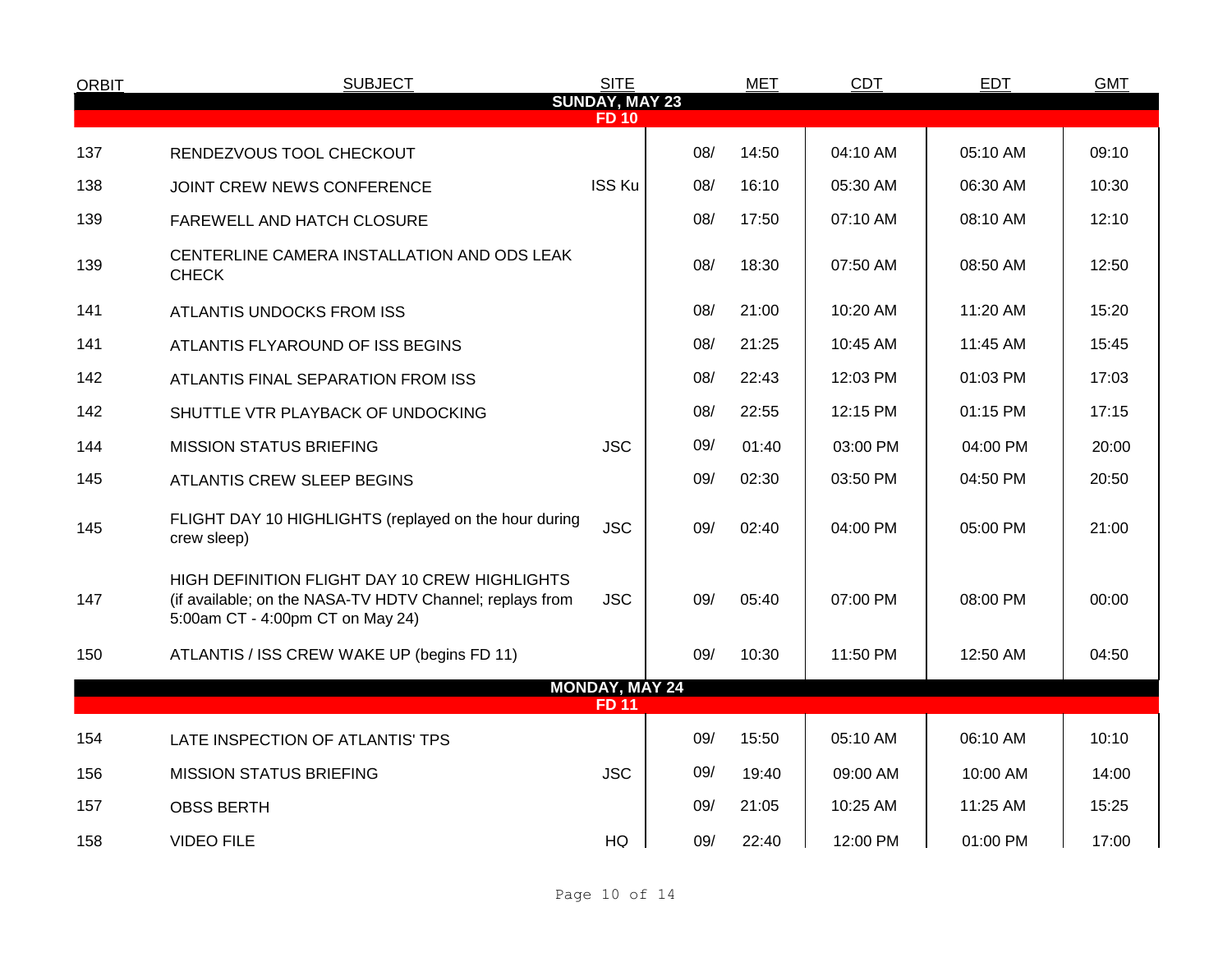| <b>ORBIT</b> | <b>SUBJECT</b>                                                                                                                                | <b>SITE</b>            |     | <b>MET</b> | CDT      | <b>EDT</b> | <b>GMT</b> |
|--------------|-----------------------------------------------------------------------------------------------------------------------------------------------|------------------------|-----|------------|----------|------------|------------|
| 160          | <b>MMT BRIEFING</b>                                                                                                                           | <b>JSC</b>             | 10/ | 01:40      | 03:00 PM | 04:00 PM   | 20:00      |
| 160          | ATLANTIS CREW SLEEP BEGINS                                                                                                                    |                        | 10/ | 02:00      | 03:20 PM | 04:20 PM   | 20:20      |
| 161          | FLIGHT DAY 11 HIGHLIGHTS (replayed on the hour during<br>crew sleep)                                                                          | <b>JSC</b>             | 10/ | 02:40      | 04:00 PM | 05:00 PM   | 21:00      |
| 163          | HIGH DEFINITION FLIGHT DAY 11 CREW HIGHLIGHTS<br>(if available; on the NASA-TV HDTV Channel; replays from<br>5:00am CT - 4:00pm CT on May 24) | <b>JSC</b>             | 10/ | 05:40      | 07:00 PM | 08:00 PM   | 00:00      |
| 165          | ATLANTIS CREW WAKE UP (begins FD 12)                                                                                                          |                        | 10/ | 10:00      | 11:20 PM | 12:20 AM   | 04:20      |
|              |                                                                                                                                               | <b>TUESDAY, MAY 25</b> |     |            |          |            |            |
|              |                                                                                                                                               | <b>FD12</b>            |     |            |          |            |            |
| 168          | <b>FCS CHECKOUT</b>                                                                                                                           |                        | 10/ | 13:10      | 02:30 AM | 03:30 AM   | 07:30      |
| 168          | <b>CABIN STOWAGE BEGINS</b>                                                                                                                   |                        | 10/ | 13:25      | 02:45 AM | 03:45 AM   | 07:45      |
| 168          | <b>RCS HOT-FIRE TEST</b>                                                                                                                      |                        | 10/ | 14:20      | 03:40 AM | 04:40 AM   | 08:40      |
| 170          | ATLANTIS U.S. PAO EVENT                                                                                                                       | <b>TDRE</b>            | 10/ | 17:40      | 07:00 AM | 08:00 AM   | 12:00      |
| 172          | <b>MISSION STATUS BRIEFING</b>                                                                                                                | <b>JSC</b>             | 10/ | 19:40      | 09:00 AM | 10:00 AM   | 14:00      |
| 174          | KU-BAND ANTENNA STOWAGE                                                                                                                       |                        | 10/ | 22:50      | 12:10 PM | 01:10 PM   | 17:10      |
| 175          | <b>VIDEO FILE</b>                                                                                                                             | <b>HQ</b>              | 11/ | 00:40      | 02:00 PM | 03:00 PM   | 19:00      |
| 176          | ATLANTIS CREW SLEEP BEGINS                                                                                                                    |                        | 11/ | 02:00      | 03:20 PM | 04:20 PM   | 20:20      |
| 176          | FLIGHT DAY 12 HIGHLIGHTS (replayed on the hour during<br>crew sleep)                                                                          | <b>JSC</b>             | 11/ | 02:40      | 04:00 PM | 05:00 PM   | 21:00      |
| 178          | HIGH DEFINITION FLIGHT DAY 12 CREW HIGHLIGHTS<br>(if available; on the NASA-TV HDTV Channel; replays from<br>5:00am CT - 4:00pm CT on May 25) | <b>JSC</b>             | 11/ | 05:40      | 07:00 PM | 08:00 PM   | 00:00      |
| 181          | ATLANTIS CREW WAKE UP (begins FD 13)                                                                                                          |                        | 11/ | 10:00      | 11:20 PM | 12:20 AM   | 04:20      |
|              |                                                                                                                                               |                        |     |            |          |            |            |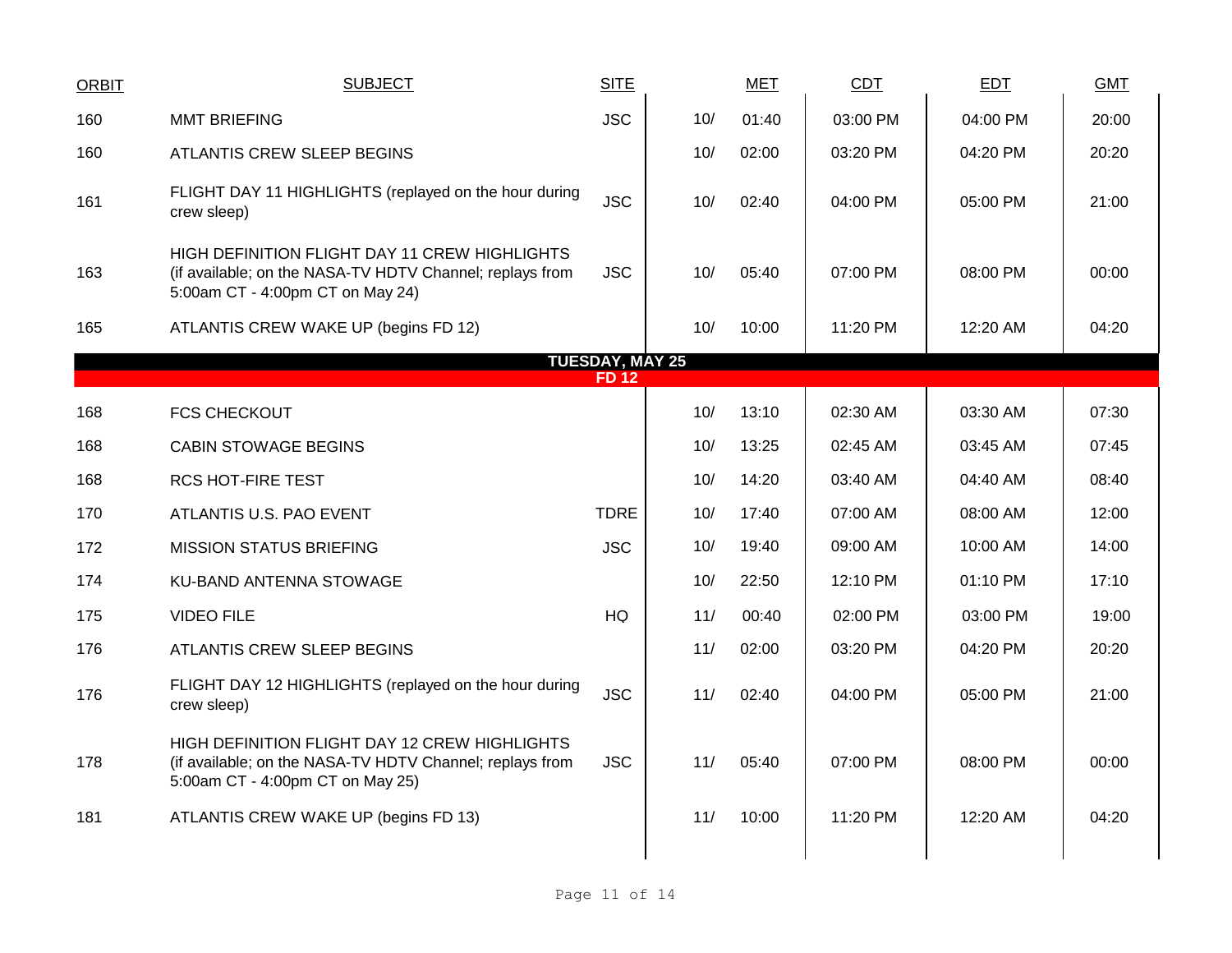| <b>ORBIT</b> | <b>SUBJECT</b>                                                                              | <b>SITE</b> |     | <b>MET</b> | <b>CDT</b>         | EDT      | <b>GMT</b> |
|--------------|---------------------------------------------------------------------------------------------|-------------|-----|------------|--------------------|----------|------------|
|              | <b>WEDNESDAY, MAY 26</b>                                                                    | <b>FD13</b> |     |            |                    |          |            |
| 183          | ATLANTIS DEORBIT PREPARATIONS BEGIN                                                         |             | 11/ | 13:20      | 02:40 AM           | 03:40 AM | 07:40      |
| 184          | PAYLOAD BAY DOOR CLOSING                                                                    |             | 11/ | 14:41      | 04:01 AM           | 05:01 AM | 09:01      |
| 186          | ATLANTIS DEORBIT BURN                                                                       |             | 11/ | 17:21      | 06:41 AM           | 07:41 AM | 11:41      |
| 187          | MILA C-BAND RADAR ACQUISITION OF ATLANTIS                                                   |             | 11/ | 18:11      | 07:31 AM           | 08:31 AM | 12:31      |
| 187          | <b>KSC LANDING</b>                                                                          | <b>KSC</b>  | 11/ | 18:24      | 07:44 AM           | 08:44 AM | 12:44      |
|              | POST-LANDING NEWS CONFERENCE                                                                | <b>KSC</b>  |     |            | NET L+2 HRS.       |          |            |
|              | ENTRY FLIGHT CONTROL TEAM VIDEO REPLAY<br>(replayed after Post-Landing News Conference)     | <b>JSC</b>  |     |            | $\sim$ L+3 HRS.    |          |            |
|              | STS-132 MISSION HIGHLIGHTS VIDEO REPLAY<br>(replayed after Entry Flight Control Team Video) | <b>JSC</b>  |     |            | $~\sim$ L+3.5 HRS. |          |            |
|              | STS-132 CREW NEWS CONFERENCE (may be postponed<br>or cancelled)                             | <b>KSC</b>  |     |            | NET L+4.5 HRS.     |          |            |
|              |                                                                                             |             |     |            |                    |          |            |
|              |                                                                                             |             |     |            |                    |          |            |
|              |                                                                                             |             |     |            |                    |          |            |
|              |                                                                                             |             |     |            |                    |          |            |
|              |                                                                                             |             |     |            |                    |          |            |
|              |                                                                                             |             |     |            |                    |          |            |
|              |                                                                                             |             |     |            |                    |          |            |
|              |                                                                                             |             |     |            |                    |          |            |
|              |                                                                                             |             |     |            |                    |          |            |
|              |                                                                                             |             |     |            |                    |          |            |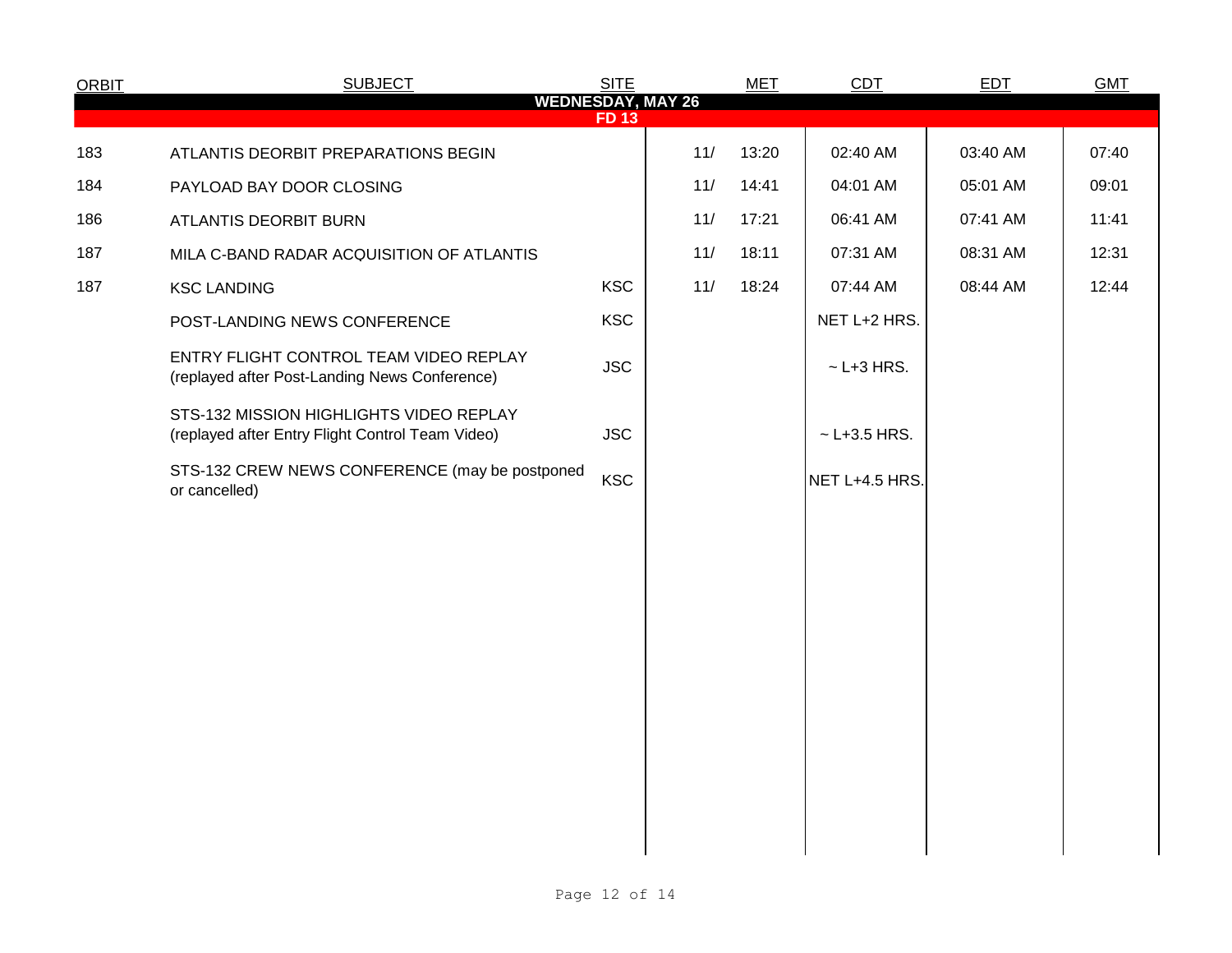| <b>ORBIT</b>               | <b>SUBJECT</b>                                                                                              | <b>SITE</b> | <b>MET</b> | <b>CDT</b> | <b>EDT</b> | <b>GMT</b> |  |  |  |  |  |  |
|----------------------------|-------------------------------------------------------------------------------------------------------------|-------------|------------|------------|------------|------------|--|--|--|--|--|--|
| <b>DEFINITION OF TERMS</b> |                                                                                                             |             |            |            |            |            |  |  |  |  |  |  |
| AMC:                       | <b>Americom Satellite</b>                                                                                   |             |            |            |            |            |  |  |  |  |  |  |
| CDT:                       | <b>Central Daylight Time</b>                                                                                |             |            |            |            |            |  |  |  |  |  |  |
| Destiny:                   | U.S. Laboratory on ISS                                                                                      |             |            |            |            |            |  |  |  |  |  |  |
| EMU:                       | <b>Extravehicular Mobility Unit</b>                                                                         |             |            |            |            |            |  |  |  |  |  |  |
| <b>EOTP</b>                | <b>Enhanced ORU Temporary Platform</b>                                                                      |             |            |            |            |            |  |  |  |  |  |  |
| EST:                       | Eastern Daylight Time                                                                                       |             |            |            |            |            |  |  |  |  |  |  |
| EVA:                       | <b>Extravehicular Activity</b>                                                                              |             |            |            |            |            |  |  |  |  |  |  |
| FCS:                       | <b>Flight Control System</b>                                                                                |             |            |            |            |            |  |  |  |  |  |  |
| FD:                        |                                                                                                             |             |            |            |            |            |  |  |  |  |  |  |
| GMT:                       | <b>Flight Day</b><br><b>Greenwich Mean Time</b>                                                             |             |            |            |            |            |  |  |  |  |  |  |
| HARMONY: Node 2            |                                                                                                             |             |            |            |            |            |  |  |  |  |  |  |
| HD:                        |                                                                                                             |             |            |            |            |            |  |  |  |  |  |  |
|                            | <b>High Definition Television</b>                                                                           |             |            |            |            |            |  |  |  |  |  |  |
| HQ:                        | <b>NASA Headquarters</b>                                                                                    |             |            |            |            |            |  |  |  |  |  |  |
| ISS:                       | <b>International Space Station</b>                                                                          |             |            |            |            |            |  |  |  |  |  |  |
| JSC:                       | Johnson Space Center                                                                                        |             |            |            |            |            |  |  |  |  |  |  |
| Kibo:                      | Japanese Pressurized Module                                                                                 |             |            |            |            |            |  |  |  |  |  |  |
| KSC:                       | <b>Kennedy Space Center</b>                                                                                 |             |            |            |            |            |  |  |  |  |  |  |
| L.                         | Launch or Landing time                                                                                      |             |            |            |            |            |  |  |  |  |  |  |
| LIMO:                      | Live Interview Media Outlet channel                                                                         |             |            |            |            |            |  |  |  |  |  |  |
| MECO:                      | Main Engine Cut-Off                                                                                         |             |            |            |            |            |  |  |  |  |  |  |
| MET:                       | Mission Elapsed Time, which begins at the moment of launch and is read: DAYS/HOURS:MINUTES. LAUNCH=00/00:00 |             |            |            |            |            |  |  |  |  |  |  |
| <b>MILA</b>                | Merritt Island, Florida Tracking Station                                                                    |             |            |            |            |            |  |  |  |  |  |  |
| MMT:                       | <b>Mission Management Team</b>                                                                              |             |            |            |            |            |  |  |  |  |  |  |
| MRM-1                      | Mini Research Module 1 (new docking port on ISS)                                                            |             |            |            |            |            |  |  |  |  |  |  |
| MS:                        | <b>Mission Specialist</b>                                                                                   |             |            |            |            |            |  |  |  |  |  |  |
| NET:                       | No Earlier Than                                                                                             |             |            |            |            |            |  |  |  |  |  |  |
| OBSS:                      | Orbiter Boom Sensor System                                                                                  |             |            |            |            |            |  |  |  |  |  |  |
| ODS:                       | <b>Orbiter Docking System</b>                                                                               |             |            |            |            |            |  |  |  |  |  |  |
| OMS:                       | <b>Orbital Maneuvering System</b>                                                                           |             |            |            |            |            |  |  |  |  |  |  |
| ORU:                       | <b>Orbital Replacement Unit</b>                                                                             |             |            |            |            |            |  |  |  |  |  |  |
| P6:                        | Port Six Truss Segment                                                                                      |             |            |            |            |            |  |  |  |  |  |  |
| PAO:                       | <b>Public Affairs office</b>                                                                                |             |            |            |            |            |  |  |  |  |  |  |
| PDGF:                      | Power Data Grapple Fixture                                                                                  |             |            |            |            |            |  |  |  |  |  |  |
| <b>PMA-3:</b>              | <b>Pressurized Mating Adapter 3</b>                                                                         |             |            |            |            |            |  |  |  |  |  |  |
| POA:                       | Payload ORU Accomodation                                                                                    |             |            |            |            |            |  |  |  |  |  |  |
| RCS:                       | <b>Reaction Control System</b>                                                                              |             |            |            |            |            |  |  |  |  |  |  |
| RPM:                       | Rendezvous Pitch Maneuver                                                                                   |             |            |            |            |            |  |  |  |  |  |  |
| SGANT:                     | Space-to-Ground Antenna                                                                                     |             |            |            |            |            |  |  |  |  |  |  |
| SRMS:                      | Shuttle Remote Manipulator System on Atlantis                                                               |             |            |            |            |            |  |  |  |  |  |  |
| <b>SSRMS:</b>              | Space Station Remote Manipulator System (Canadarm2 ISS Robotic Arm)                                         |             |            |            |            |            |  |  |  |  |  |  |
| STS:                       | Space Transportation System                                                                                 |             |            |            |            |            |  |  |  |  |  |  |
| TI:                        | <b>Terminal Initiation Rendezvous Maneuver</b>                                                              |             |            |            |            |            |  |  |  |  |  |  |